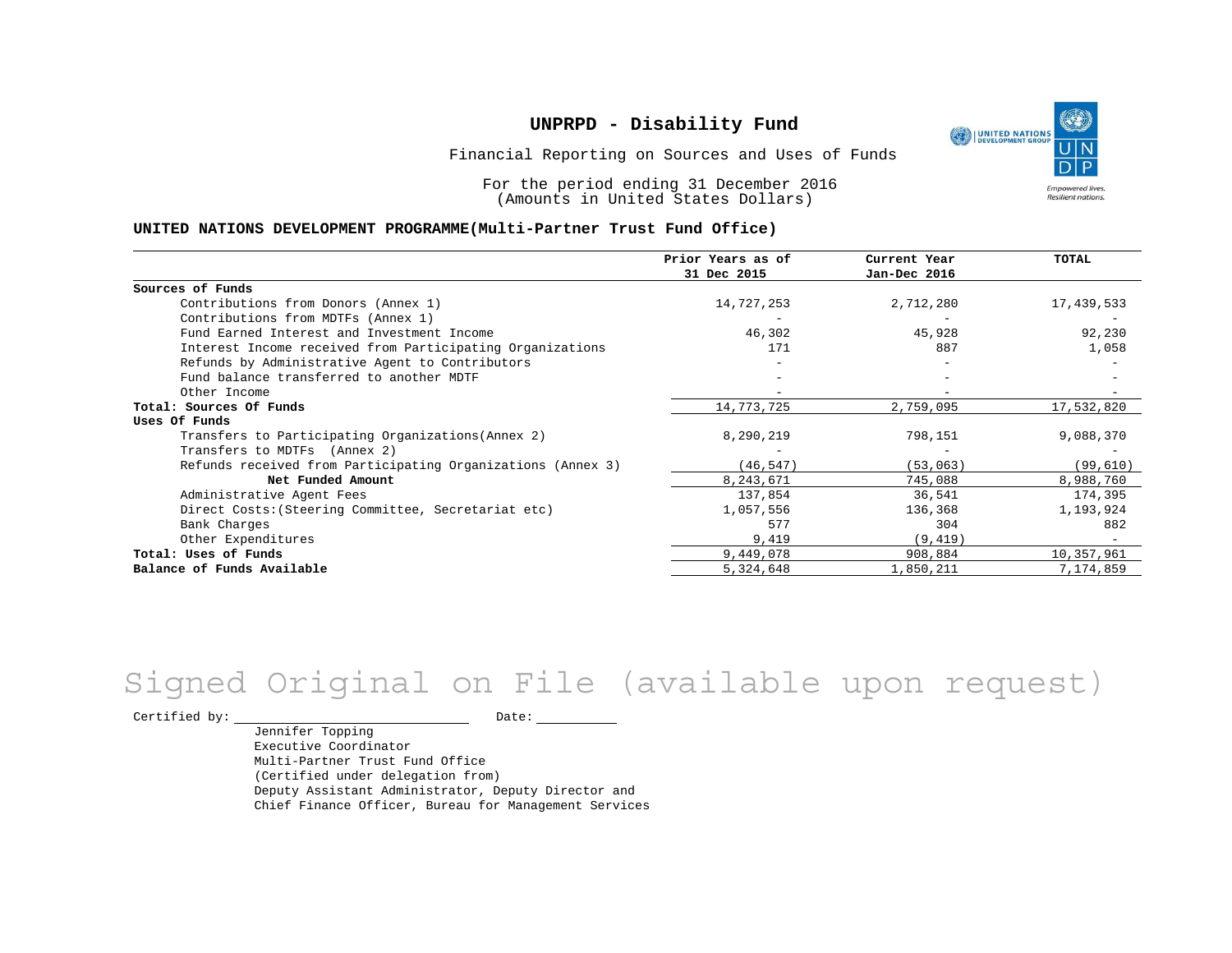

Financial Reporting on Sources and Uses of Funds

For the period ending 31 December 2016 (Amounts in United States Dollars)

### **UNITED NATIONS DEVELOPMENT PROGRAMME(Multi-Partner Trust Fund Office)**

**Annex - 1: Contributions**

|                                | Prior Years as of | Current Year             | TOTAL      |
|--------------------------------|-------------------|--------------------------|------------|
|                                | 31 Dec 2015       | Jan-Dec 2016             |            |
| From Contributors              |                   |                          |            |
| Australian Agency for Int'l De | 4,182,600         | $\overline{\phantom{m}}$ | 4,182,600  |
| GOVERNMENT OF AUSTRALIA        | 1,516,730         | 865,440                  | 2,382,170  |
| GOVERNMENT OF CYPRUS           | 5,160             | $\overline{\phantom{m}}$ | 5,160      |
| GOVERNMENT OF FINLAND          | 7,310,579         | 1,657,650                | 8,968,229  |
| GOVERNMENT OF ISRAEL           | 35,000            | -                        | 35,000     |
| GOVERNMENT OF MEXICO           | 50,000            | 10,000                   | 60,000     |
| GOVERNMENT OF NORWAY           | 855,356           | 179,190                  | 1,034,546  |
| GOVERNMENT OF SPAIN            | 12,378            | $\overline{\phantom{m}}$ | 12,378     |
| GOVERNMENT OF SWEDEN           | 759,450           | $\overline{\phantom{0}}$ | 759,450    |
| Total: Contributions           | 14,727,253        | 2,712,280                | 17,439,533 |

# Signed Original on File (available upon request)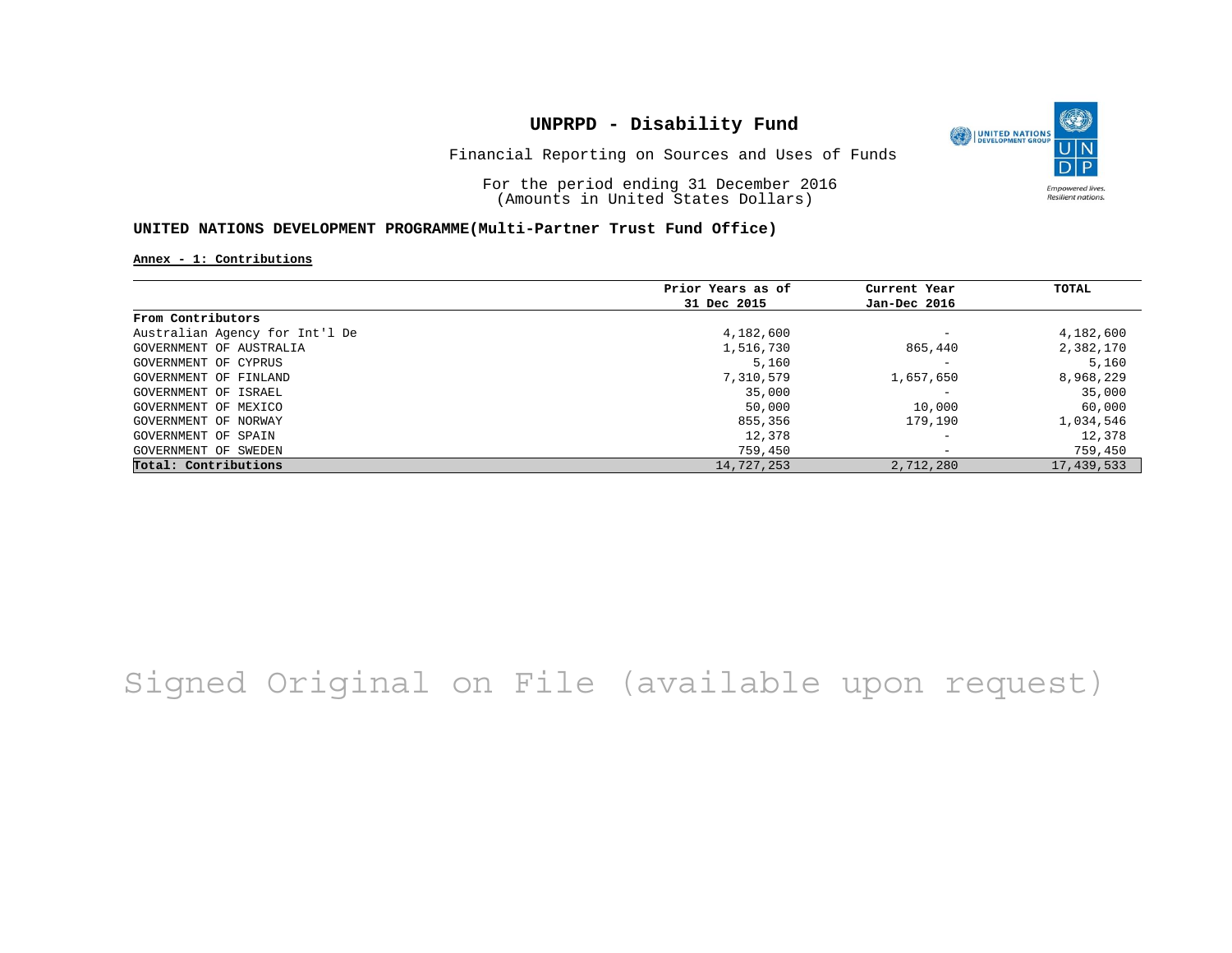

Financial Reporting on Sources and Uses of Funds

For the period ending 31 December 2016 (Amounts in United States Dollars)

### **UNITED NATIONS DEVELOPMENT PROGRAMME(Multi-Partner Trust Fund Office)**

**Annex - 2: Transfers**

|                                | Prior Years as of | Current Year             | TOTAL     |
|--------------------------------|-------------------|--------------------------|-----------|
|                                | 31 Dec 2015       | Jan-Dec 2016             |           |
| To Participating Organizations |                   |                          |           |
| ILO                            | 1,332,532         | 139,930                  | 1,472,462 |
| OHCHR                          | 398,035           | 70,000                   | 468,035   |
| PAHO/WHO                       | 87,500            | $\overline{\phantom{a}}$ | 87,500    |
| UNDESA                         | 53,500            | $\overline{\phantom{a}}$ | 53,500    |
| UNDP                           | 1,885,473         | 110,003                  | 1,995,476 |
| UNESCO                         | 598,216           | 78,875                   | 677,091   |
| UNFPA                          | 70,420            | $\overline{\phantom{m}}$ | 70,420    |
| UNICEF                         | 2,915,056         | 253,899                  | 3,168,955 |
| WHO                            | 949,487           | 145,444                  | 1,094,931 |
| Total Transfers                | 8,290,219         | 798,151                  | 9,088,370 |

# Signed Original on File (available upon request)